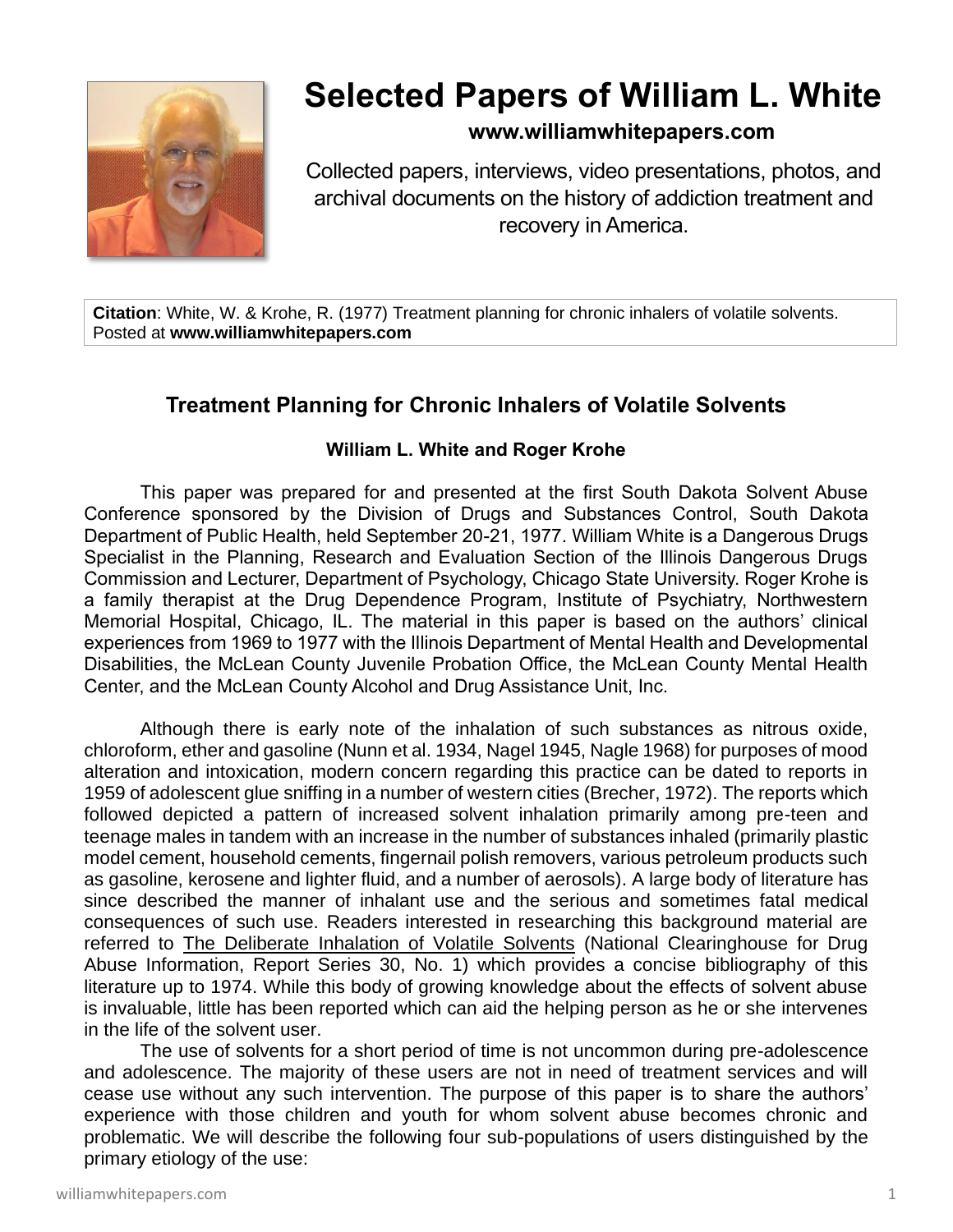- I. Peer-oriented solvent use;
- II. Family-oriented solvent use;
- III. Solvent use as a reflection of individual psychopathology; and
- IV. Solvent use as part of a broader pattern of polydrug use.

Distinguishing characteristics, etiology, recommended methods of treatment and prognosis will be identified for each category and a representative case study will be provided. While such categorization of clients is always arbitrary and overlapping, the model may be useful as the most effective methods of intervention differ significantly for the respective populations.

An added introductory note is important as this paper will focus on non-medical intervention. Solvent use, like the excessive use of any psychoactive substance, carries with it inherent risks and consequences to health. A review of Bass' case reports on deaths following inhalation of solvents (Bass, 1970) and Glaser's work on the inhalation psychosis (Glaser, 1966) should sufficiently sensitize the reader to this issue.

#### I: Peer Oriented Solvent Abuse

A. This subgroup of solvent abusers is usually aged nine to fourteen, is almost completely male, and its members are generally white, Latino, and American Indian from low socioeconomic neighborhoods of both urban and rural areas. Although solvents are the primary drug choice, alcohol is also used quite frequently and often in conjunction with the inhaled substance. These clients tend to come from large multiple problem families. Rarely are both natural parents in the home. Family members as a group, often going back a number of generations, have long histories of alcohol abuse and alcoholism, low educational achievement, divorces, desertions, separations, illegitimate births, and criminal activity. Children of these families usually fend for themselves with oldest brothers and sisters usually bearing the primary parental functions. Children often leave the family via pregnancy/marriage, arrest, institutionalization, or the gaining of marginal employment. The social and economic deprivation of these families leaves little family energy to assist one of the members who is in crisis.

The individual clients making up this group have often been involved in truancy, vandalism, curfew violations, gang activity, and petty crimes. They usually come to the attention of juvenile law enforcement authorities before they come to the attention of any social agency. Solvent use almost always occurs in a group setting, usually a delinquent or pre-delinquent group with a "macho" image. Vandalism and other property crimes may be committed by the group while members are intoxicated. Personal violence tends to be the exception unless the group leader brings a particular penchant for violence. These individuals also bring with them to treatment a high rate of educational failure. Many have specific undiagnosed learning disabilities which make adequate participation in school impossible without special services.

B. Etiology

The social and economic realities confronting these clients make chronic intoxication a seductive alternative to a world they experience with a sense of impending doom. Our work with these clients suggests a fourfold explanation for the choice of solvents as a drug of abuse.

- 1. Solvents are cheap and readily available.
- 2. The choice of solvents is in many ways seen as an anti-social choice by these clients. Both alcohol and solvents tend to be consistent with their "macho" images; whereas other polydrugs are seen as being for "hippies," which for them carries an effeminate connotation.
- 3. Nearly all of these clients have described their ability to control and shape the hallucinations (guided fantasies) produced by solvent intoxication. Most describe themselves as the central character of these hallucinations usually in roles of great importance. The rescue of women in danger, the performance of great feats which women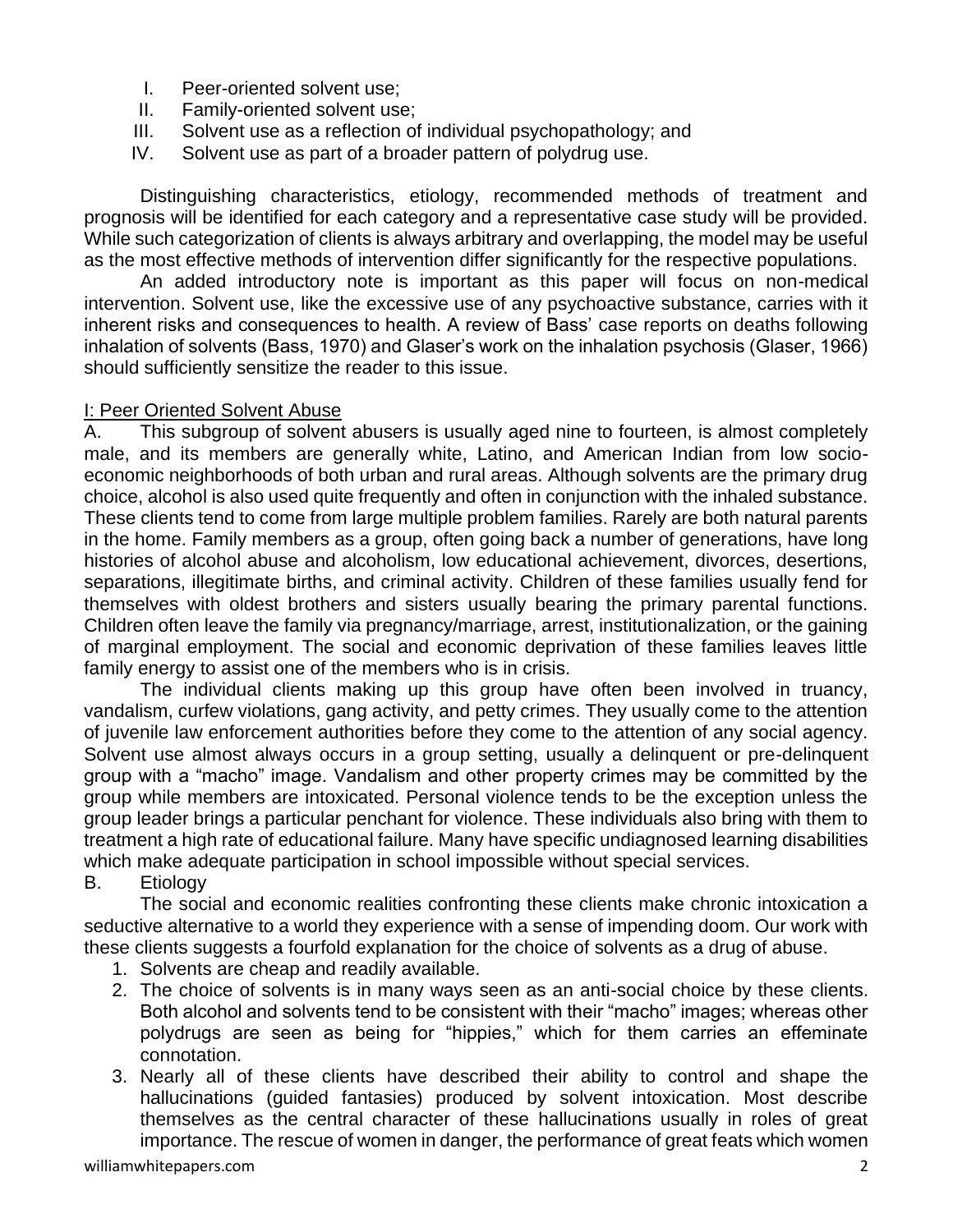would admire and sexual encounters with women are also common themes in these hallucinations. The hallucinatory experience of success and recognition and the ability to control the hallucinatory content provide powerful reinforcement for solvent intoxication among these clients.

- 4. The high risks involved in solvent use (which all our clients were knowledgeable of) may in itself make solvents an attractive drug choice. The use of solvents is often only one of a large number of risk taking behaviors these clients are involved in. Such risk taking behaviors have important meanings within the peer group (such as symbols of status, manhood, and fearlessness.) The risk of the drug, separate from the drug's effect, produces its own sense of excitement. In listening to these youth, who have experienced little sense of personal importance or success, the choice of solvents (as a high risk drug) to experience themselves as worthwhile can easily be seen as an act of defiance and rage against the culture at large.
- C. Treatment

Treatment approaches with this group must be seen in the social and economic context in which the abuse occurs. One is dealing primarily here with social pathology, not psychopathology. The initial task whether from the role of a community worker, probation officer, therapist, or teacher is to address some of the most immediate reality issues in the life of the client and his family. Developing the family as a resource in the treatment process is only possible to the extent that the worker can bring resources to assist the family with survival issues, thus freeing emotional energy to focus on the manner in which family members can support each other. Traditional treatment services may be offered but only after the therapist has established his or her usefulness on other grounds.

Since most of the solvent abuse of this group takes place in the context of an adolescent group, a detached worker or "streetwork" model has been utilized well as a method of intervention. The key to successful intervention here lies with the ability of the worker to form an alliance with the leader of the group, and through this relationship begin to shift the activity of the group away from anti-social behavior. Reviewing the outreach model for delinquency work (Carney, Mattic, Callaway, 1969) may be very helpful to anyone attempting this method of intervention.

Admission to residential therapeutic communities has not been extensively used with these clients as they are often precluded from admission due to their age and many programs cannot tolerate the degree of acting out these clients often bring to the treatment setting. Our experience has been that the most effective method of intervention initially involves the therapist in varying roles of advocate, big brother, and role model. This early stage focuses on linking the client with services that the client perceives he needs, i.e. medical services, jobs, housing, etc. The major focus in this period is establishing a relationship with the client and interacting in ways that enhance their self-esteem and sense of power. As the relationship develops, the client can be involved in more structured individual or group therapy even though in the majority of such cases the client agrees to these activities merely to please the therapist.

Treatment, whether individual or group, is effective to the extent that it teaches the client nonchemical methods of experiencing self-worth. Two methods are particularly useful here. The first involves the use of role playing, psychodrama, and guided fantasy exercises as a substitute for the positive feedback exercises and task assignments or contracts (i.e. "my contract for the week is to go to at least three job interviews and help Bob (a fellow group member) paint his mom's house.") Positive feedback exercises and group or individual task assignments are aimed at moving the client from experiencing self-esteem through fantasy to experiencing self-esteem through relationships and non-drug activities.

williamwhitepapers.com 3 The most important long-term benefit from the treatment relationship rests on the therapist's ability to encourage and support the client in acquiring some marketable skill. Education and/or vocational training/placement are the primary determinants of future social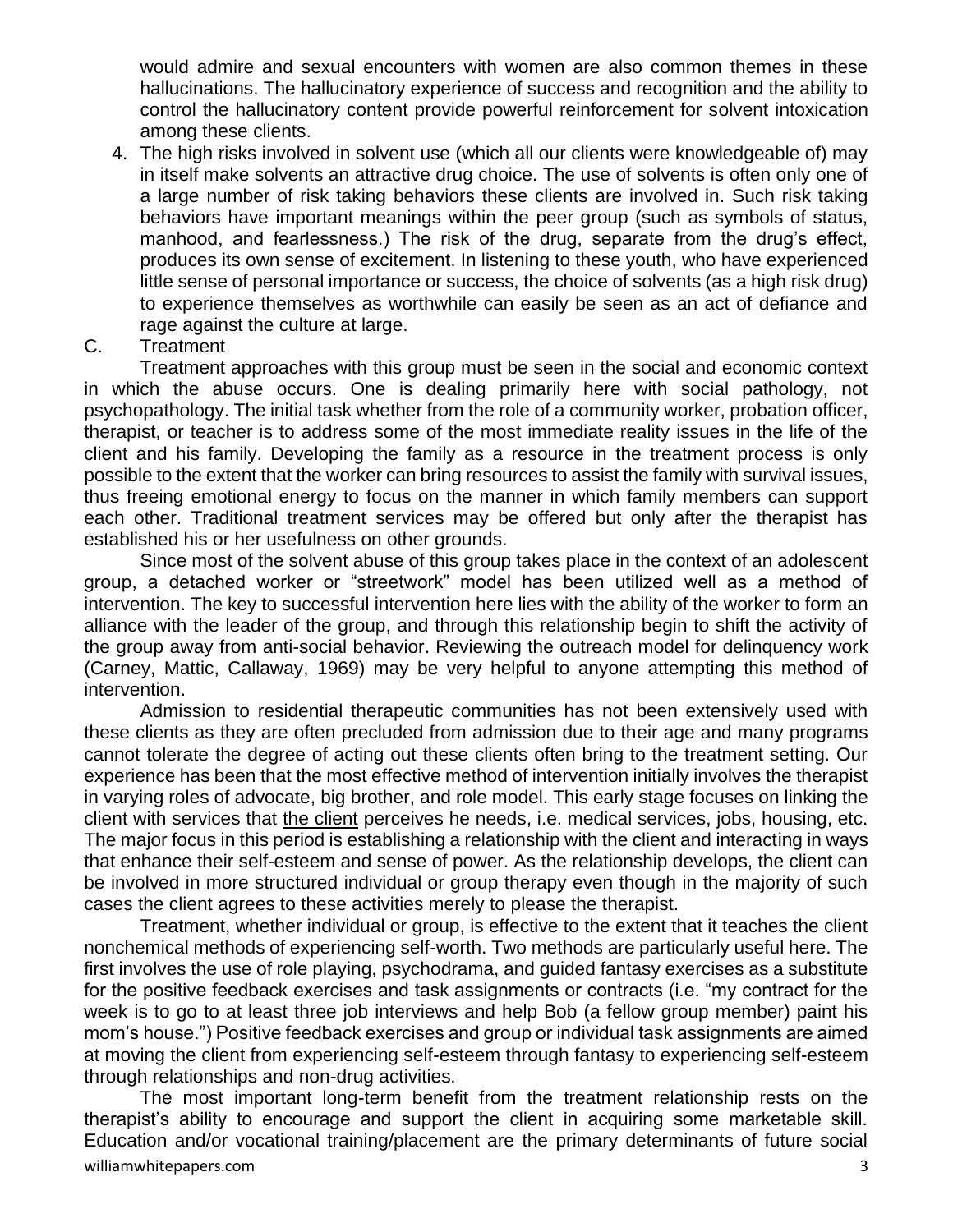adjustment. The use of alternative schools special education programs should be considered as these clients find the structure and sense of failure they experience in most public schools almost intolerable.

D. Prognosis

If treatment success is measured by the cessation of solvent use, long term prognosis is good. Most of these clients will stop the abuse of solvents by age seventeen. Overall prognosis is very guarded due to the high probability of excessive alcohol use following the cessation of solvent use and limitations of these clients which have resulted from severe social and economic deprivation.

E. Case Study Number One

A 13 year old adolescent male, John B., was first contacted by one of the authors via "streetwork" with a delinquent drug abusing gang in 1971. John B. was the youngest child of seven (including step-brothers and sisters from previous marriages of the mother) in a family whose members had been notorious for anti-social and dysfunctional behavior for three generations in this community. No male member of this family has yet graduated from high school and most are unemployed or working in marginal and temporary jobs. There is a long history of psychiatric admissions, alcoholism, and incarcerations particularly among male family members. Significant losses include the father (desertion when client was 3), the next oldest brother (death at age 9 from a congenital heart defect), the oldest natural brother (incarceration for armed robbery), and at least three intimate peers (remanded to juvenile institutions for delinquent behavior.) The solvent abuse began at age 10 when the client first became involved in a pre-delinquent peer group, and also coincided with the incarceration of his oldest brother who he greatly admired. At age 12, John was declared in need of supervision for truancy and vandalism and was placed in the custody of the state child welfare agency, but was allowed to continue living at home.

The early contacts (first six months) with John, his family, and his peers included such things as: 1) getting increased financial assistance for the family; 2) arranging visitation privileges for John to see his brother at the state prison; 3) negotiating with the local school to get John and two of his peers transferred in a special remedial reading program; and 4) working to decrease the delinquent behavior of the gang John was involved with. Although John's delinquent behavior decreased significantly during this period the frequency of solvent intoxication was only minimally decreased. This period did facilitate the development of a relationship which brought John (and 4 of his peers) into outpatient treatment over the next 2 years.

Although John would utilize individual sessions only during periods of emotional crisis, he did utilize an on-going group experience. Solvent intoxication decreased to approximately one episode every three months for John during this period and primarily resulted from the group 1) providing an alternative to solvent intoxication to regulate his self-esteem; 2) providing a substitute family experience which was particularly enhanced by the use of male and female cotherapists; and 3) providing an alternative adult role/"career" model other than his incarcerated brother.

By age 16, John had ceased the use of solvents, although he continued to episodically abuse alcohol following experiences of failure. John did learn to read during this period, but dropped out of school at 16 to go to work in an auto-body shop. This client broke off contact at this time but contacted this worker two years later and reported that he was getting married, was employed in a low paying job, still was not using any "drugs," and that if his drinking did not slow down after the marriage he would call to "get dried out."

While it is doubtful there will be any return to solvent abuse, the probabilities are high that this client will encounter continued difficulties with his use of alcohol and that his overall social adjustment will be marginal at best.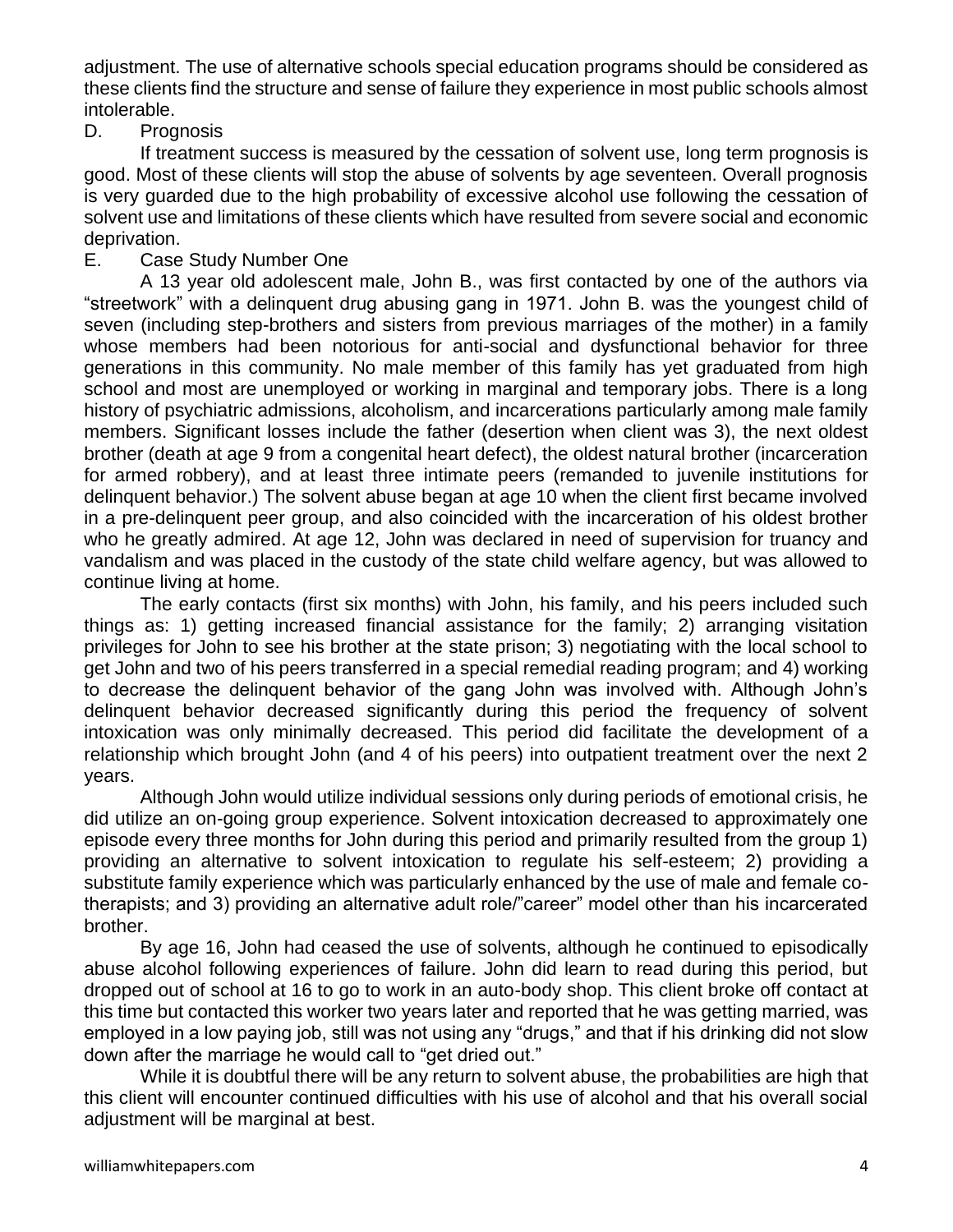## II. Family Oriented Solvent Abuse

## A. Population Characteristics

This subgroup of solvent users ranges in age from nine to sixteen with most thirteen or fourteen, are nearly all males, and are mostly white from working and middle class families. Females who are involved usually are inhaling solvents with a brother who is still in the home. These clients come from mostly intact families and are usually the middle or younger child. The families are marked by distant relations between father and children and mothers who tend to be excessively attached to the children. These adolescent clients usually have no history of predelinquent or delinquent behavior, are of average intelligence, and are average performers in school. They have rarely been described as problem children, and the solvent abuse at first impression seems to have emerged out of an otherwise normal development. The use of solvents occurs alone or occasionally with one other peer which may often be a brother or sister. Use quite frequently occurs in the home.

## B. Etiology

The etiology of the solvent abuse for this group is twofold. First, the onset of solvent use for the majority of these clients coincides in time with the loss of a family member, most often an older brother or sister who had taken on a number of parental functions within the family and were highly idealized by the clients. Solvent abuse here is a response to an acute loss of selfesteem triggered by the loss of a significant family member. This loss most often occurred when the older brother or sister left home to marry or go to school. The client's response to this change in the family constellation could easily be described as a grief and mourning process. The drug becomes a substitute for the lost loved one. This lost person is nearly always thought about while intoxicated or is a central character in the hallucinatory experience.

The second dynamic often seen with these clients is the use of solvents to escape (through intoxication) an overly intrusive mother. This often occurs at the time of early adolescence when the client is trying to shift his primary interests, involvements, and attachments from the family to his peer group. Solvent abuse is often part of the client's anger toward the mother for trying to prevent him from making this separation.

## C. Treatment

This group of clients can be effectively treated in individual, group, or family therapy. Rarely should residential placement be considered for this group as extrusion from the family to drug treatment may reinforce a deviant role for the client out of what was a short lasting transitional crisis of adolescence. The initial role of the therapist regardless of modality or philosophical orientation is to take the place of the lost family member. In this phase all solvent use stops after the first or second session and the client identifies with and idealizes the therapist. The client will take on mannerisms of the therapist, the language of the therapist, similar style of dress, smoke the therapist's brand of cigarettes, etc. It is crucial that the therapist allow this idealization to occur as it is an essential part of the treatment process. The other noteworthy part of the early treatment process is the client's almost constant presentation of grandiose fantasies. The client/therapist relationship and the client's flight to fantasy are the primary substitutes for the drug experience and cannot be removed until the self-esteem of the client is increased.

The second phase of treatment with these clients can be descriptively called a grief and mourning process. Grandiose fantasies subside and the client begins to share his feelings about the loss of the family member. This often coincides with the client showing his feelings about the unavailability of the father as an idealized model to the client. It is a short but important process for the client to share this sense of loss in the safety of the treatment relationship.

williamwhitepapers.com 5 The third phase of treatment is much more active with the therapist's primary role being to guide the client in increasing peer relationships, increasing relationships with adult role models, re-establishing contact with the lost family member, (i.e., letters, visits, etc.) and attempting to establish closer contact with the father. It is during this phase that the therapist will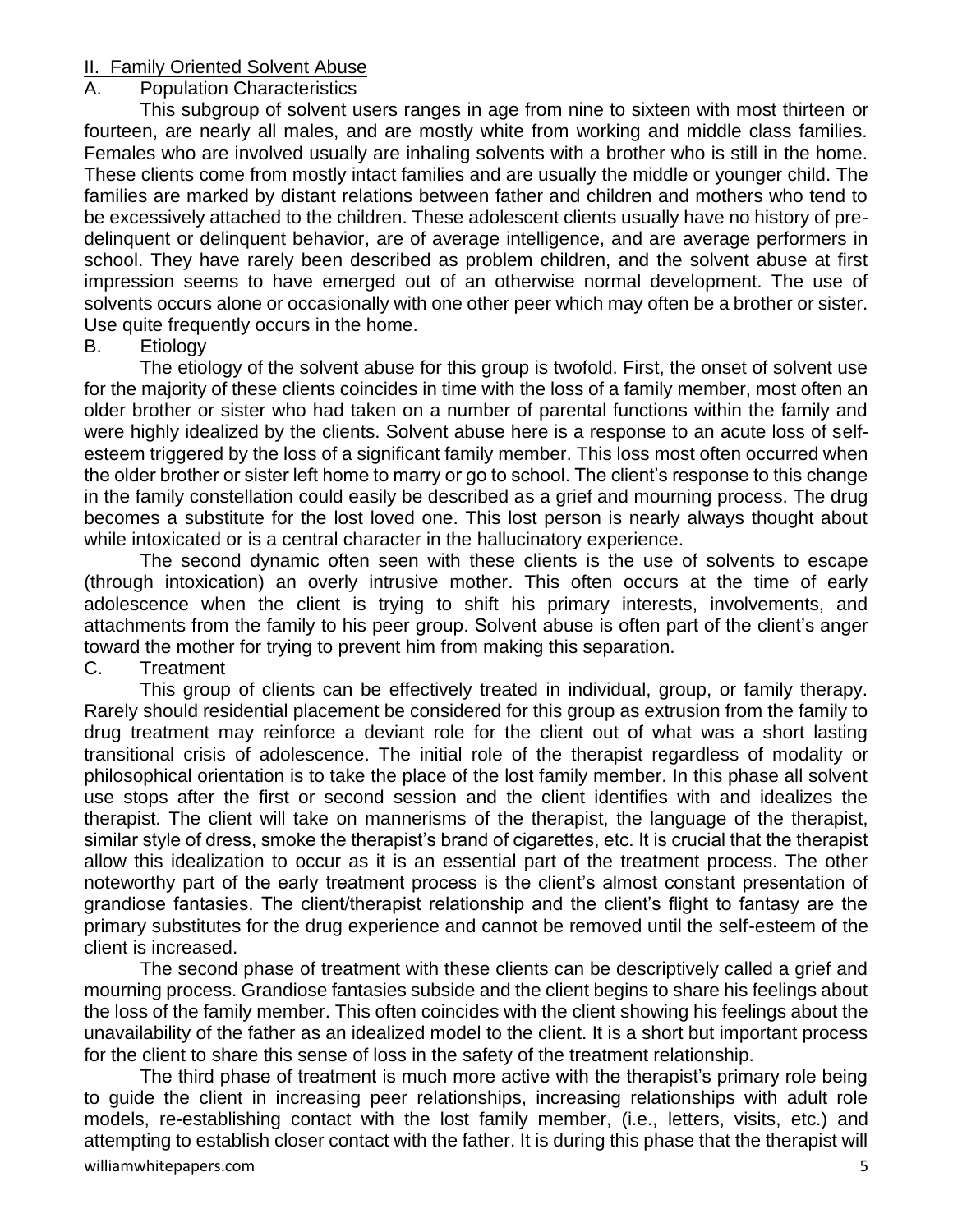be most involved with the family unit. Either through family meetings (or in some cases meeting with father and son only), the therapist helps increase the bonds between father and son, and supports the mother in an effort to allow her to loosen the bonds between herself and the client. This is not usually a difficult process as such family restructuring has immediate payoffs for most family members and generally reflect changes the family wanted to make but was unsure of exactly how to change existing relationships.

The final or termination phase of treatment should focus on the separation between the client and therapist. This process should be done gradually over time with a clear message on the future availability of the therapist if needed by the client. We usually preferred to move from weekly, to every other week, to monthly, and then to meetings as needed by the client. It is not unusual for the client to have thoughts about getting high, or to get intoxicated during this period. It is the therapist's job here to support the client by pointing out what has been accomplished and to reinforce the strengths and self-esteem of the client that have developed during the treatment relationship. A recurrence of drug intoxication can usually be avoided here if the therapist allows the client to verbalize the sense of loss, downplay the importance of the relationship, and express anger toward the therapist. The previous loss of the family member gets replayed during this stage in metaphor.

## D. Prognosis

The prognosis for this group is excellent and clearly the best of the four subgroups of solvent users described in this paper. These clients bring more personal and family strengths into the treatment process, have a much lower degree of overall risk taking behavior, and are not handicapped by economic factors. Most of these clients will cease solvent abuse, will not move to the abuse of a secondary substance, and will make an adequate long term social and vocational adjustment.

## E. Case Study Number Two

A 15 year old young man, Paul R., was referred to one of the authors by the juvenile probation office after several recent episodes of glue-sniffing with the patient's former girlfriend in a city park. The middle child in a sibship of three, Paul lived with both parents and a younger brother in a comfortable middle-class suburban neighborhood. The older brother, whom the patient had emulated throughout his childhood, had entered college out of the state and Paul had broken up with his girlfriend, both only days before the first glue-sniffing incident. Although obvious marital conflict was not evidenced with the parents, Paul's mother had retained into his adolescence a high level of solicitous interest in all areas of his life, even compared to the two other brothers; his father, conversely, spent many additional hours at his work as a sales manager, having done so since Paul's early childhood. Paul had no prior juvenile record, nor any personal or family history of other chemical dependencies.

At the express request of his parents, the therapist first saw Paul, his younger brother, and Mr. and Mrs. R. together at their home during a school day evening. Paul requested outpatient office visits for himself alone, and was seen on a weekly basis for eight months, until the end of the school year provided a "natural" termination point. Both parents were interviewed conjointly twice and separately once each by the same therapist at the beginning of treatment; Paul and his father were seen twice together about two months prior to termination. The course of treatment was characterized by the patient's immediate cessation of solvent use (which did not reappear during the process) and a gradual concrete identification with the therapist, i.e. mannerisms, clothing. While a vast majority of Paul's individual sessions were spent in reviewing his weekly activities, he also initially worked rather extensively on his reactions to losing his brother and girlfriend. The sessions with both the patient and his father were at the father's request, and involved very simply working with them on some travel plans that involved just the two of them.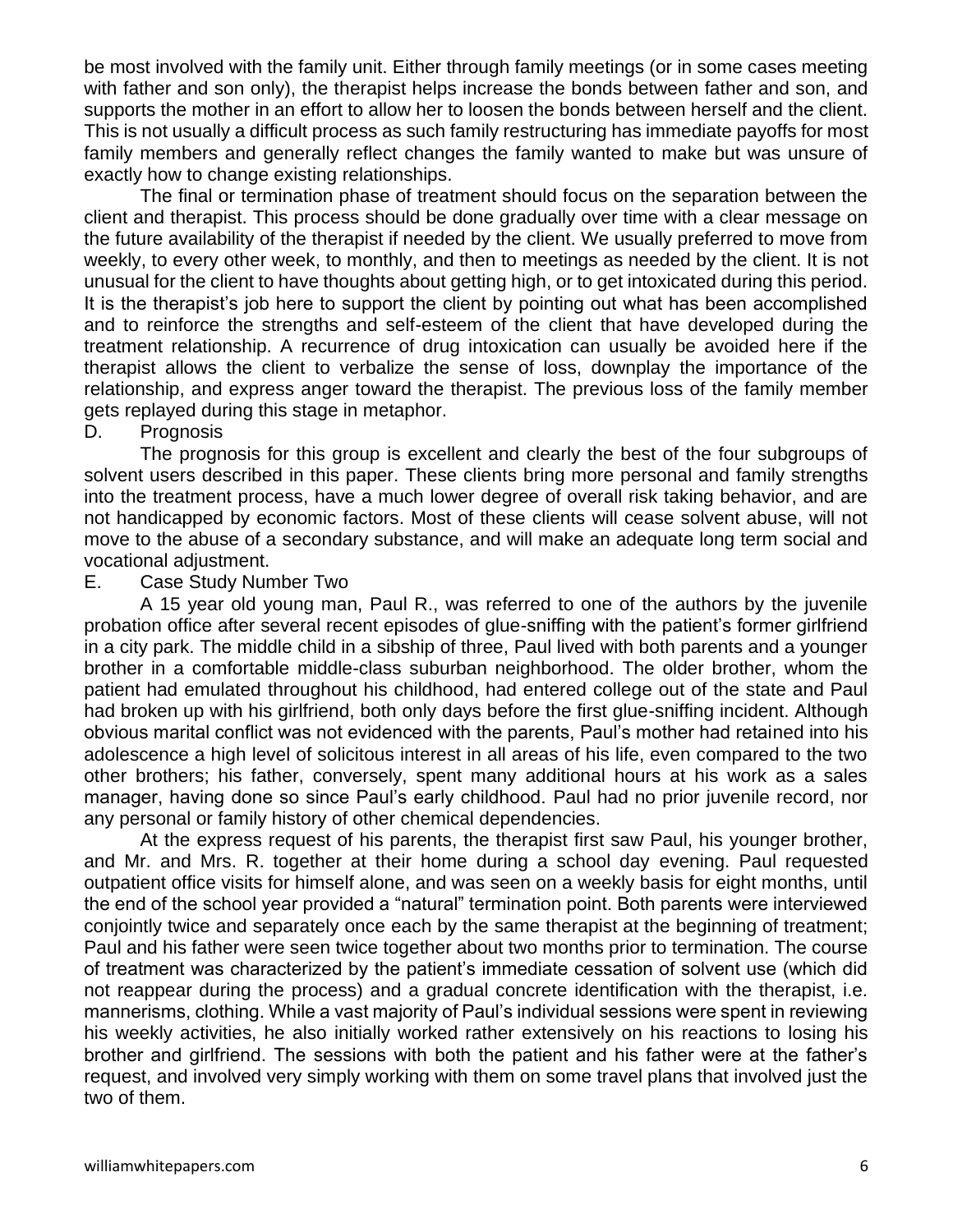About two years after treatment terminated, Paul contacted his former therapist. At that time he was completing his senior high school year, having had no subsequent drug-related problems.

## III. Solvent Abuse as a Reflection of Individual Psychopathology

A. Population Characteristics

Clients in this group are primarily white males between the ages of seventeen and thirty. They come from the same socio-economic background as the peer oriented solvent abuser, have minimal vocational and education skills, and although usually of average intelligence have very low aspirations. This group has had extensive contacts with law enforcement authorities usually for arrests for glue sniffing, for disorderly conduct, and for criminal damage to property (usually destroying property at the home of the parent while intoxicated.) Nearly all of these clients come from single parent families with family histories which include desertions, divorces, incarcerations for criminal activities, and alcoholism. The family characteristics which distinguish this group from the peer oriented user in a much higher incidence of psychiatric disorders (institutionalization for psychosis and suicide) and a much higher incidence of tragic deaths via auto and industrial accidents, death from diseases in childhood, etc. (most of these clients experienced at least one such loss between the ages of six and twelve.)

These clients have continued the abuse of solvents as the primary and in most cases the only drug of abuse since early adolescence. Solvent use usually occurs alone or with one other person. This group has made a career of solvent abuse. If allowed to, they can talk endlessly on the different intoxicating properties of various solvents, describe the various rituals used in inhaling the substances, and describe in animated detail the experience of solvent intoxication. Most will enter the treatment setting only under legal pressure and tend to mock the efforts of a large number of people aimed at getting them to stop "sniffing glue."

In terms of psychopathology, most have either attempted suicide or report suicidal ideation. Symptoms of severe and chronic depression are clearly evident and the level of risktaking behavior, separate from the issue of potential suicide, may at times be life-threatening. This point is illustrated by one 24-year old client who reported on a risk-taking assessment questionnaire the following:

- 11 Automobile accidents (9 single car accidents)
- 8 Motorcycle accidents
- 4 Falls of more than 15 feet
- 6 Broken bones resulting from various "accidents"
- 8 Hospital admissions
- 12 Emergency room visits

Hallucinations are sometimes reported during periods of non-intoxication and delusions of grandeur are not uncommon. The majority of these clients waking hours are spent either intoxicated or in fantasy. During periods of intense intoxication, it becomes difficult for the client to distinguish between what has been experienced in hallucinations while intoxicated and what has actually happened in reality. One such client reported having raped a woman while intoxicated. It was later confirmed that no such event occurred although the hallucinatory experience was interpreted by the client as "fact."

## B. Etiology

The etiology for this population of substance abusers is threefold. Solvents are the drug of choice not in spite of, but because of the high reported risks involved. Solvent abuse for this group of clients is part of a broad pattern of risk taking which is a response to chronic depression.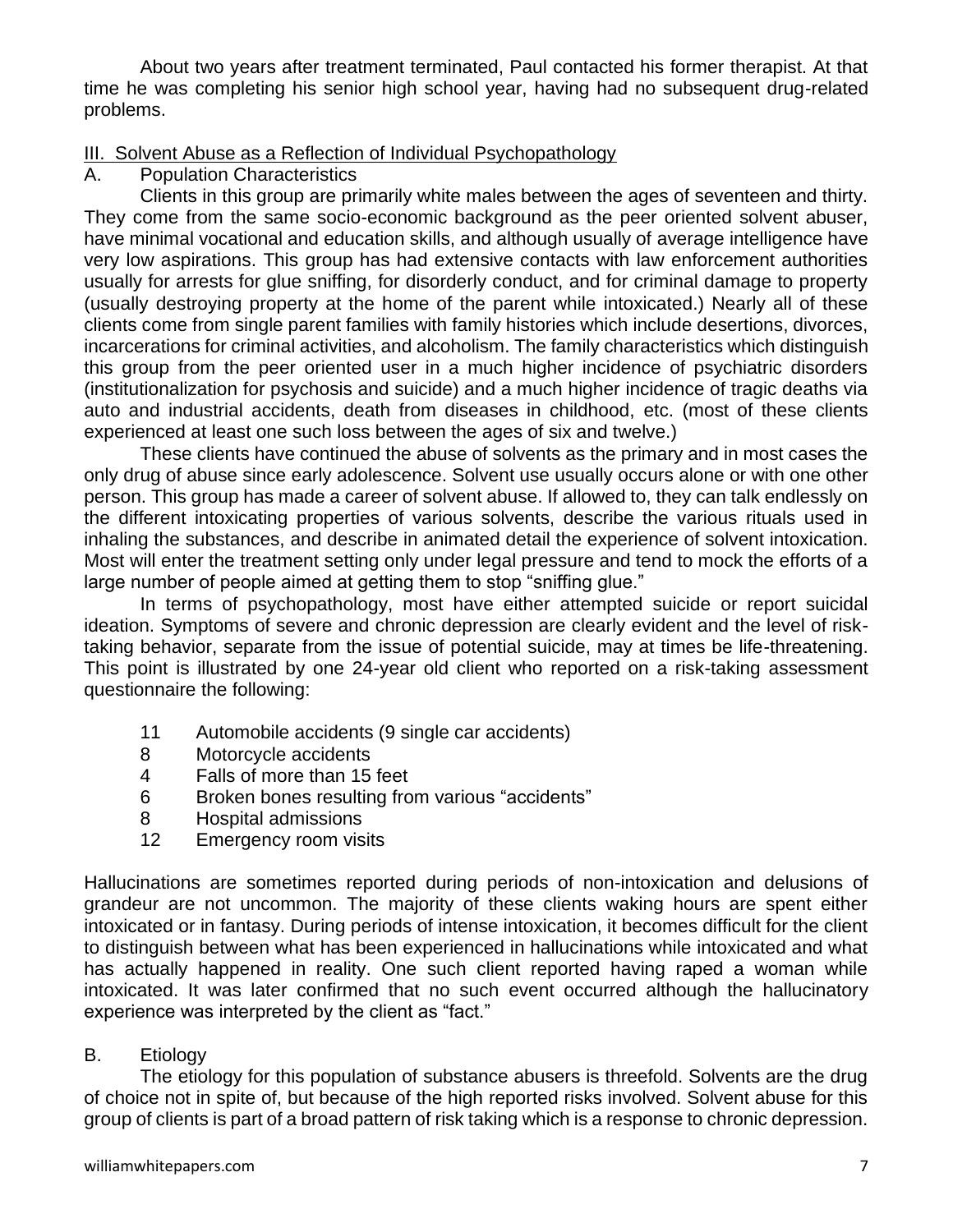The onset of this depression usually followed the tragic loss of a significant family member and feelings of responsibility for the death on the part of the client.

The pleasure experienced from the intoxication and the ability to control the hallucinatory aspect of the drug experience, the content of which is similar to that described for population I, is a powerful reinforcement for use of the drug. In addition, the drug's short action makes it a convenient drug to use repeatedly during the course of a day.

Solvent abuse may also mask and in some ways medicate acute symptoms of psychosis. Hallucinatory experiences during periods of non-intoxication and bizarre ideation can be attributed by the client and others to peripheral effects of the drug. In short, the identification as a glue sniffer is less threatening to the client than to be considered "crazy."

## C. Treatment

It should first be noted that verbal warnings to these clients about the risks to health from solvent abuse are not only ineffective, but counterproductive. Such warnings are by definition impotent to a client group to whom death is both attractive and at times seductive.

This group should whenever possible be treated in conjunction with a psychiatrist or with the benefit of psychiatric consultation. The first task with this group is to evaluate the immediate threat of suicide and to assess whether the current level of risk taking behavior is life threatening to the client. If it is the therapist's judgment that such risks are high, psychiatric hospitalization or placement in a controlled living situation, i.e., residential drug program should be the first step in the treatment process. The therapist should also be aware of the potential emergence of additional psychiatric symptoms following the cessation of solvent abuse.

Residential treatment with these clients is best done in programs which can provide a great deal of early attention and tolerate or reduce high levels of acting out in the early stages of the treatment process. There usually is not enough family members to effectively conduct a family oriented treatment regimen and the intense need for attention by these clients make their early participation in groups characterized by either disruption of the group or disengagement. We have seen most of these clients in weekly outpatient individual treatment or day activity programming plus weekly individual sessions.

Treatment of this group is at best difficult and long term. The therapist should proceed slowly in establishing the treatment relationship as these clients have great difficulty tolerating any intimate relationship. The therapist who moves too quickly will find that the client escalates the level of acting out in an effort to get the therapist to reject him. This inability to tolerate intimacy often comes from the client's irrational fear that anyone who gets close to him will die. This kind of magical ideation (if I care about you, you'll die and it will be my fault) usually began shortly after the death of a significant family member and reflects the client's sense of responsibility and guilt for this death.

The middle stages of treatment should focus on treatment of the depression, increasing the interpersonal skills of the client, remedial health care, and vocational training. Relapses to solvent intoxication are not unusual with this group at each new stage of the treatment process. Where possible the client should be given access to long term social (drop-in) and clinical contact with the program. We have had a number of these clients in treatment over five years who received services in small doses (1-2 times per month followed by no contact and then reinvolvement.) It is important to let the client determine this pace, as we have found no methods that work for the majority of clients which can condense this process into a single intense treatment experience.

## D. Prognosis

This is the most difficult group of all solvent-involved clients to work with. They have a high death rate and a high rate of institutionalization, both correctional and psychiatric. There is some evidence of a maturing out process occurring somewhere between twenty-two and thirty, with a subsequent high percentage moving to alcohol abuse. Maturing out does not seem to be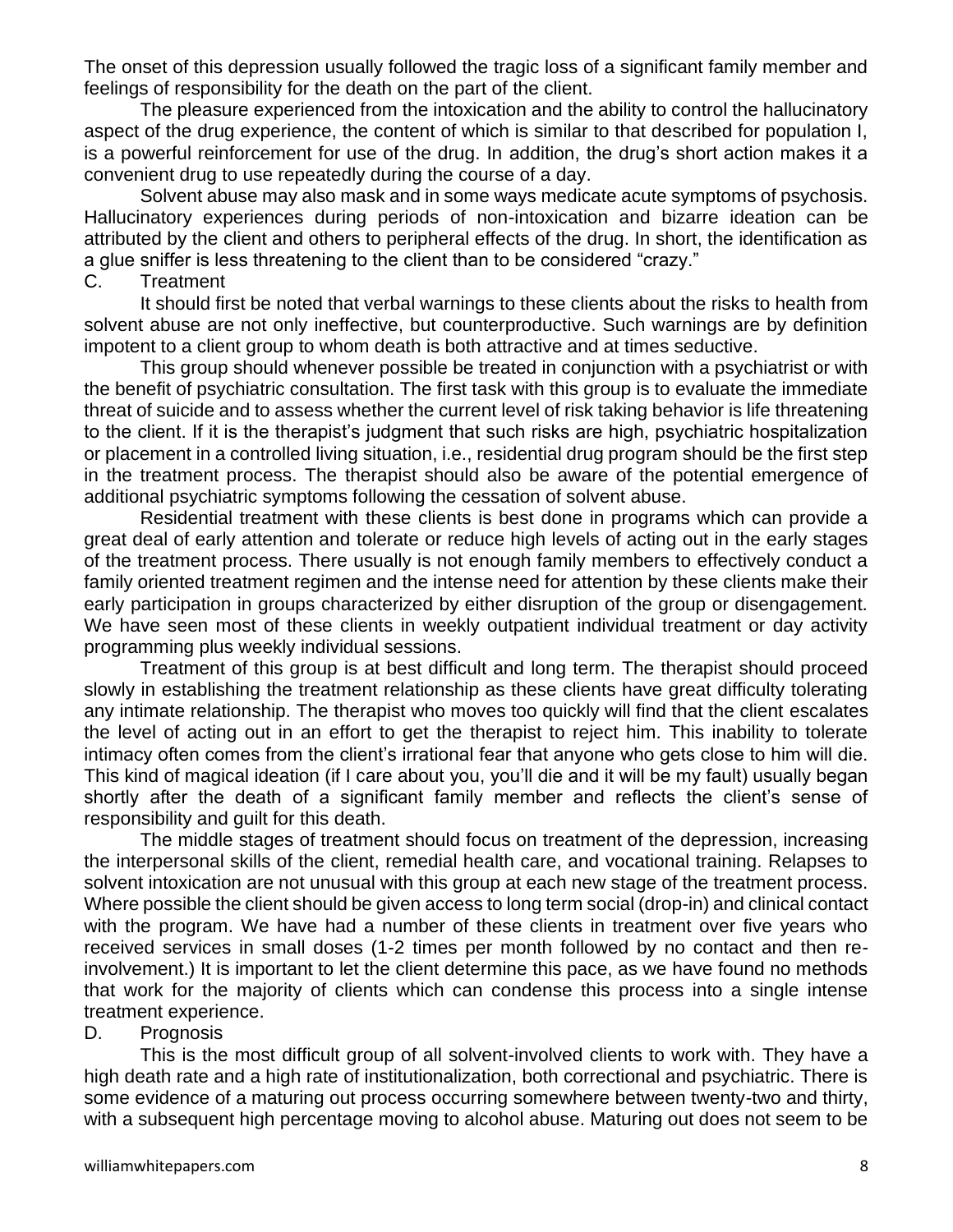a function of treatment as much as the client tiring of repeated legal difficulties and incarcerations.

These are very marginally functioning individuals whose adjustment is tenuous with or without the abuse of solvents.

#### E. Case History Number Three

David W. was referred to one of the authors for a court ordered evaluation subsequent to his third arrest for glue sniffing at the age of 15. David was the oldest of five children in a lowincome family. His father was "picked up by the police at the request of my beloved mother and taken to the funny farm" when the client was 10 years old. Although apparently quite psychotic, the father had related well to David and spent a great deal of time with him. The relationship with the mother deteriorated considerably following this incident and the first episodes of solvent abuse occurred within 6 months of the father's admission to the state psychiatric hospital. The mother's excessive drinking and frequent dating till late hours left the children to fend for themselves with David thrust into a parental surrogate role as the oldest child.

David's solvent abuse increased both in frequency and severity of effects and he was involved in repeated automobile and motorcycle accidents, some requiring hospitalization. He was arrested repeatedly between the ages of 15 and 19 with most arrests precipated by "trashing" the home and threatening violence to his mother while intoxicated on solvents. These repeated legal involvements led to uneventful and short term involvement with four different social agencies, a number of short term incarcerations, and constant supervision by the juvenile and later adult probation offices. Solvents were the sole drug of abuse throughout this period.

When David was expelled from a residential program at the age of 19, his probation was revoked and he was remanded to a psychiatric ward of one of the state penal institutions. Up until this time, most of the psychiatric symptoms (occasional auditory hallucinations, suicidal thoughts while intoxicated with one attempt, and periods of severe withdrawal and isolation) had been seen by most of the social service workers as merely effects from the glue sniffing.

This worker again saw David four months after his release from prison. It was the first time the client had ever been to the agency voluntarily. David reported that he was only sniffing glue once a week but that he was staying intoxicated on alcohol almost daily. He had been sexually molested repeatedly while in prison by older inmates and reported that since his release he was not able to perform sexually with women, was having nightmares, was sure everyone around him "knew" about him, and was sure there were people trying to kill him. Arrangements were made for brief hospitalization in a psychiatric unit of a local hospital. David's anxiety and paranoid thinking subsided with a low regular dose of anti-psychotic drugs and he was subsequently referred to a residential combined alcohol and drug program. David's stay at this program was terminated due to his drinking behavior but he was later re-admitted to another residential program where he has currently been in treatment for 10 months. The program he is currently in is utilizing psychiatric consultation and allowing David to remain on medication to control the psychotic symptoms.

In retrospect, there is little doubt that solvents performed such multiple functions for David as: 1) an expression of his outrage at his mother's commitment of the father and her "escapades" with men; 2) an escape from parental responsibilities thrust upon him at an early age; 3) chemical escape into fantasy to avoid the loss and subsequent depression following the father's hospitalization; and 4) a masking and medication of non-drug induced psychotic symptoms experienced by the client since early adolescence. This latter function was particularly problematic. While solvent intoxication allowed the client to bring his hallucinatory experiences under control and escape much of the delusional thinking, it also lowered his inhibitions and impulse control resulting in expressed rage at his mother.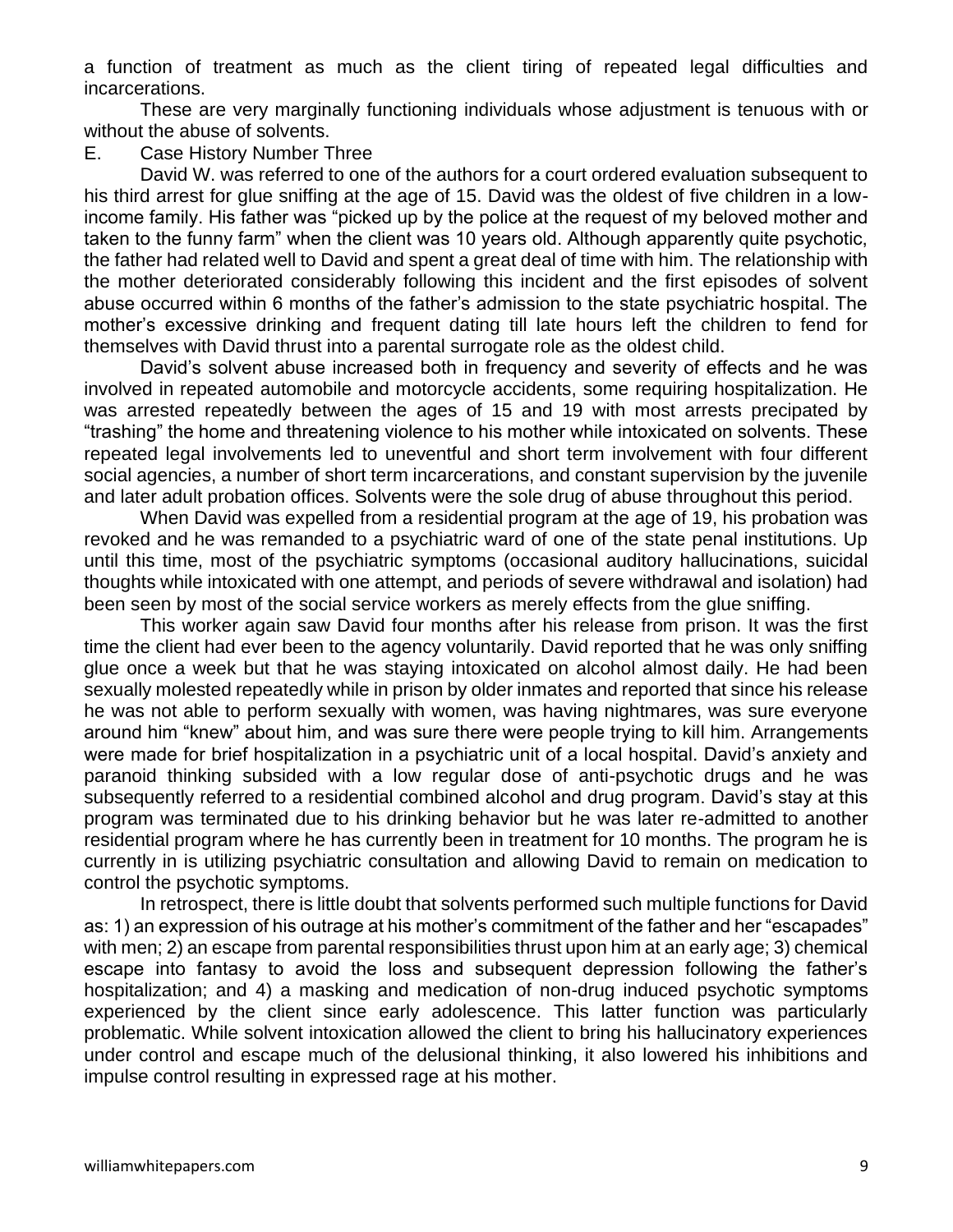The prognosis of this client is still very guarded. Long term adjustment will highly depend on continued psychiatric help and the client's ability to refrain from all inhibition lowering intoxicants, particularly alcohol.

## IV. Solvent Abuse as Part of a Broader Pattern of Polydrug Abuse

**Population Characteristics** 

This group is similar in most characteristics to the last group described (and could be considered a sub-group) but abuse a large number of psychoactive substances, including volatile solvents. There are also a higher percentage of minority group members in this group than in population III. Although the overall risk taking in this group is somewhat less, the probability of death from an acute drug reaction is greater than in other clients due to the combinations and excessive dosages of ingested drugs. There is also high incidence of psychiatric disorders in this group. These clients should be evaluated regularly for suicidal risk. It is our impression that a number of accidental drug overdose fatalities among clients in this group are in fact suicides. This group may also be involved in more serious crime due to their poor impulse control and their tendency to be influenced easily by others.

## B. Etiology

The etiology of abuse for this group is very similar to population III. The most impressive clinical feature of this group is the high rate of self-medication of psychiatric symptoms with illicit substances. These clients seek thru self-medication with a variety of psychoactive drugs to maintain some semblance of psychological homeostasis.

## C. Treatment

All of the comments on treatment of population III are applicable here with the following additional emphasis. Medical and psychiatric evaluation and consultation are crucial to the treatment of this group of clients. The use of anti-psychotic, anti-mania, or anti-depressive drugs may be absolutely essential to eliminate the random and incompetent pattern of self-medication used by these clients in an attempt to stop bizarre and frightening thoughts and ameliorate emotional distress. While the use of such psychoactive drugs is often not permitted in many drug abuse programs, it is our feeling that a gross disservice is done to the client by such refusal when the client presents severe psychiatric symptoms in addition to the substance abuse. While the use of such medications should be highly controlled given the clients chemical abuse history, it may be the essential first step in involving the client in a long term rehabilitation process.

Therapists who are working with this group on an outpatient basis may also find the need to utilize short term psychiatric hospitalization particularly in the vent of acute psychotic episodes or at times of high suicidal risk.

## D. Prognosis

The prognosis for these clients is usually very poor. Most of these clients will be in contact with helping agencies through most of their adult lives. A therapist's primary hope is to bring the client to maximum functioning and then plan for the need to intervene periodically during crisis periods to re-stabilize the client. The exception to this poor prognosis is a small number of these clients who utilize long term treatment in a therapeutic community to establish a relatively sound adjustment. This most successful group usually had psychiatric services provided prior to or during their stay in the residential treatment.

E. Case Study Number Four

williamwhitepapers.com and the community of the community of the community of the community of the community of  $10$ Mark A. entered outpatient treatment with one of the authors over four years ago with a history of considerable drug usage. As the eldest child in a large low-income family, he had suffered continuous and massive disappointments from his alcoholic mother, who had been institutionalized during her own adolescence for unspecified behavioral and emotional problems. His father, though socially quite ineffectual and depressed during most of the patient's formative years, was highly regarded by Mark from his immediately preadolescent years on. Mark's parents were divorced during his  $14<sup>th</sup>$  year, at which time Mark began solitary, regular inhaling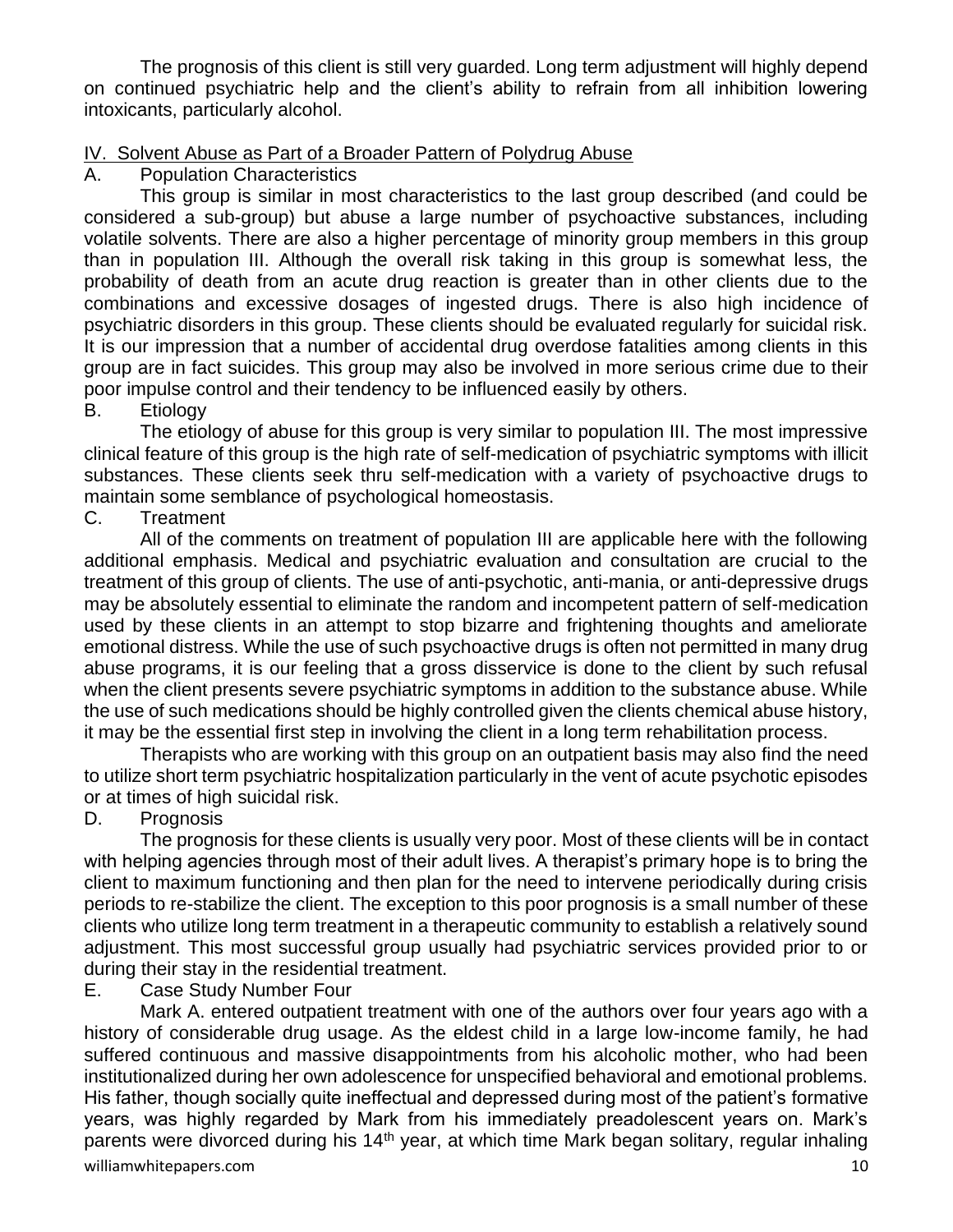of glue; also at this point Mark lived variously with his maternal grandmother, his father and other relatives – a pattern that continued for three years until he dropped out of school to enter the Army. His drug use expanded during this later military service to hallucinogens and amphetamines with a short period of heroin use but discontinuance of solvents. This all eventuated in his dishonorable discharge and return to his hometown at which time the solvent abuse began again. Two brothers also began using solvents upon his return and were subsequently placed in residential treatment.

Just before the initial outpatient consultations, Mark had been discharged from a state hospital after a 60-day court-ordered stay that included daily transactional analysis-oriented group therapy meetings with other addicts. Although described as withdrawn, immature and bitter by an outreach worker who had contact with him just prior to the brief hospitalization, the patient had mad unusually sound use of his group experiences on those problem areas during that stay. His individual outpatient supportive psychotherapy was characterized by office contacts only once every one to three months. While these interviews were used quite productively by him for support in crisis situations, Mark could clearly tolerate the frightening, primitive feelings elicited by the treatment relationship only so long as the contacts were thusly spaced. More specifically and in retrospect, the peculiarly intense attachment to a relatively inexperienced therapist that, in turn, stimulated profound fears over engulfment and abandonment, presented the main difficulties in maintaining an uninterrupted treatment process. Although Mark never appeared grossly psychotic without the use of chemicals, his usage pattern strongly suggested a massive effort at self-medication (that quite often backfired.) The fact that he felt periods of severe personality fragmentation coming on, accompanied by suicidal thoughts, and his use of the therapist to recapture a sense of self-connectedness further confirm this impression.

Psychotherapy continued for just over two years. Two years after his unplanned termination of that process he was employed full-time, only minimally involved with street drugs, but remained marginally attached to his former drug-dependent peers; also, during that four year time period Mark had two drug crises that required brief emergency hospitalizations and began regular alcohol use. The fact that the patient was unable to develop any positive, sustainable relations and remained detached from his own family made the usual forms of family work impossible.

## V. Summary and Conclusions

The majority of children and adolescents who use solvents stop the practice after a short period of experimentation and cease use without treatment intervention. Four groups of solvents abusers were described who continued this practice into adolescence and early adulthood. The four groups were identified by the primary etiology of the continuing abuse pattern.

The following conclusions are drawn from our clinical experience with these clients:

- 1. The choice of solvents as a primary drug of abuse indicates a higher degree of social dysfunction and a higher degree of psychiatric disturbance than most other drugs of abuse.
- 2. In three out of four of the groups studied, social and economic deprivation of the client and his family was central to the etiology of the abuse and a primary barrier to successful rehabilitation. Prevention and treatment programs which do not address this issue will only be remedial in nature.
- 3. Disturbances in regulating self-esteem were common to all the identified groups. The critical factor in the severity of solvent abuse was the amount of deprivation and the severity of losses (of persons who enhanced the self-esteem of the client) experienced.